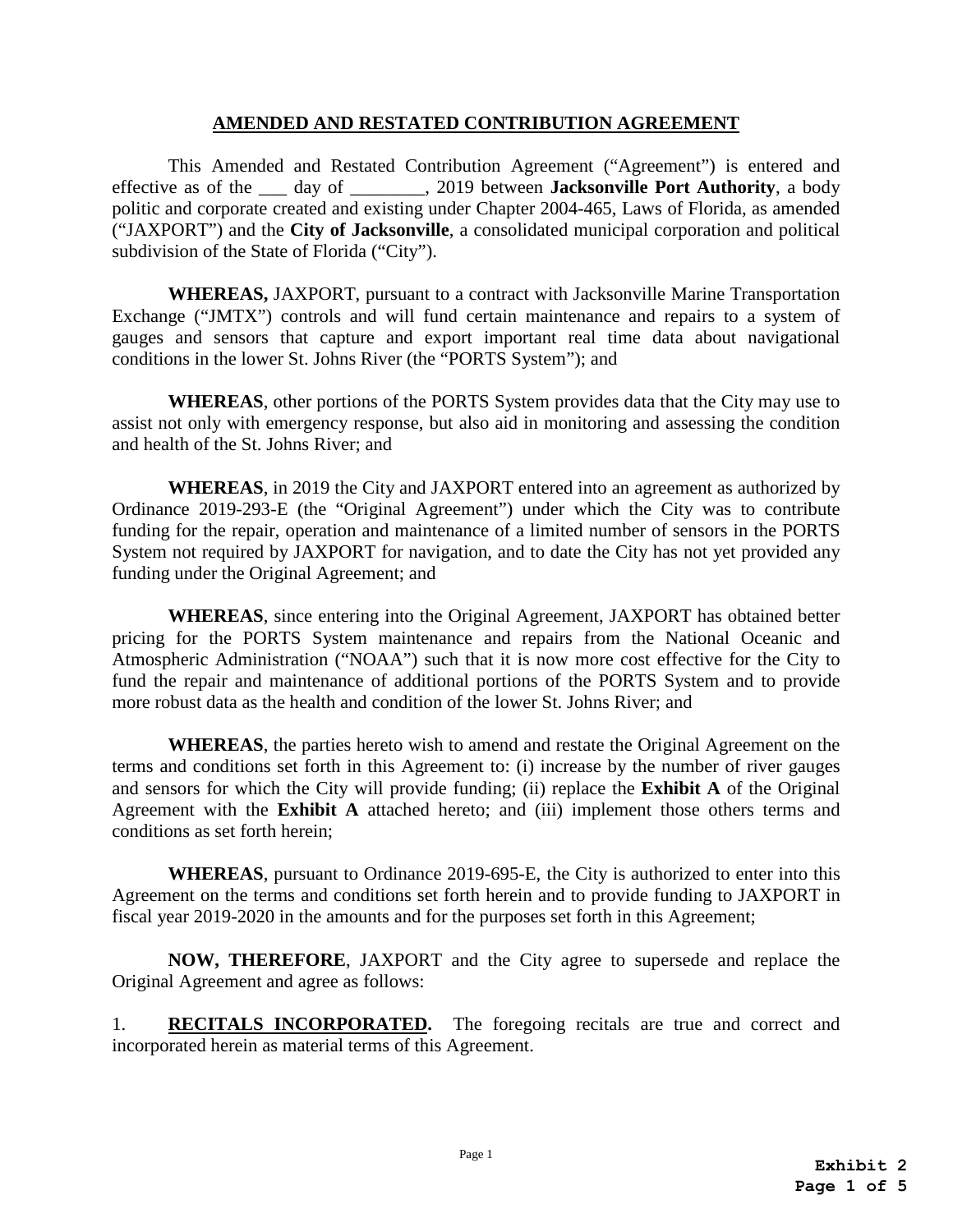2. **2019 REPAIR AND REPLACEMENT FUNDING**. The City is authorized and will provide funding in Fiscal Year 2019-2020 to JAXPORT, for the required repairs and maintenance to the portions of the PORTS System described on **Exhibit A** as City of Jacksonville Operations and Maintenance Costs of \$154,670 and Capital Costs of \$123,048 for a total contribution of \$277,718. Through its contract with NOAA, JAXPORT will cause the repairs and maintenance to be performed and will submit reimbursement from the City for the actual cost to JAXPORT for such work. The City's maximum indebtedness for all fees, costs and expenses for fiscal year 2019-2020 pursuant to this Agreement for the work as set forth on **Exhibit A** shall not exceed the sum of TWO HUNDRED SEVENTY-SEVEN THOUSAND SEVEN HUNDRED EIGHTEEN AND NO/100 DOLLARS (\$277,718.00), with a total maximum indebtedness amount of THREE HUNDRED TWENTY-SEVEN THOUSAND SEVEN HUNDRED EIGHTEEN AND NO/100 DOLLARS (\$327,718.00), which amount includes a \$50,000 reserve (the "Reserve Funds"). The City may use the Reserve Funds for unanticipated repairs or replacement of the river gauges for which it is responsible under **Exhibit A** as a result of an event of casualty.

3. **FUTURE MAINTENANCE FUNDING**. **Exhibit A** also details the estimated operations and maintenance expenses for the City funded portions of the PORTS System for a total five year period. JAXPORT will cause the repairs and maintenance to be performed each fiscal year and will submit for reimbursement from the City for the actual cost to JAXPORT for such work. Subject to annual appropriation therefor, the City will provide such reimbursement funding to JAXPORT for work performed in each fiscal year 2019-2020 – 2023-2024, inclusive. To the extent any portion of the PORTS System funded by the City is damaged or destroyed, the City will determine whether or not to fund the replacement of that portion in the City's sole discretion, with such work to be performed by JAXPORT.

4. **STAND ALONE AGREEMENT**. City and JAXPORT are parties to one or more other agreements under which funds are exchanged between them. This Agreement is limited to the subject matter hereof and nothing about this Agreement or the funding contemplated hereunder shall be deemed to impact or effect any other arrangements between the City and JAXPORT.

5. **SEVERABILITY**. If any of the provisions of this Agreement are deemed to be unenforceable and the unenforceability of said provisions does not adversely affect the purpose and intent of this Agreement, the enforceability of the remaining provisions of this Agreement shall not be affected.

6. **SUCCESSORS IN INTEREST**. This Agreement shall bind and inure to the benefit of the parties hereto and their respective heirs, legal representatives and successors. Whenever used, the singular shall include the plural and one gender shall include all genders.

7. **NOTICE**. Whenever either party desires or is required to give notice unto the other, it must be given by written notice, and either delivered personally, transmitted via facsimile transmission, mailed postage prepaid, or sent by overnight courier to the appropriate address as is designated in writing by a party to this Agreement.

8. **ENTIRE AGREEMENT**. This Agreement, together with the ordinances and other documents expressly referred to herein, contains the entire agreement between the parties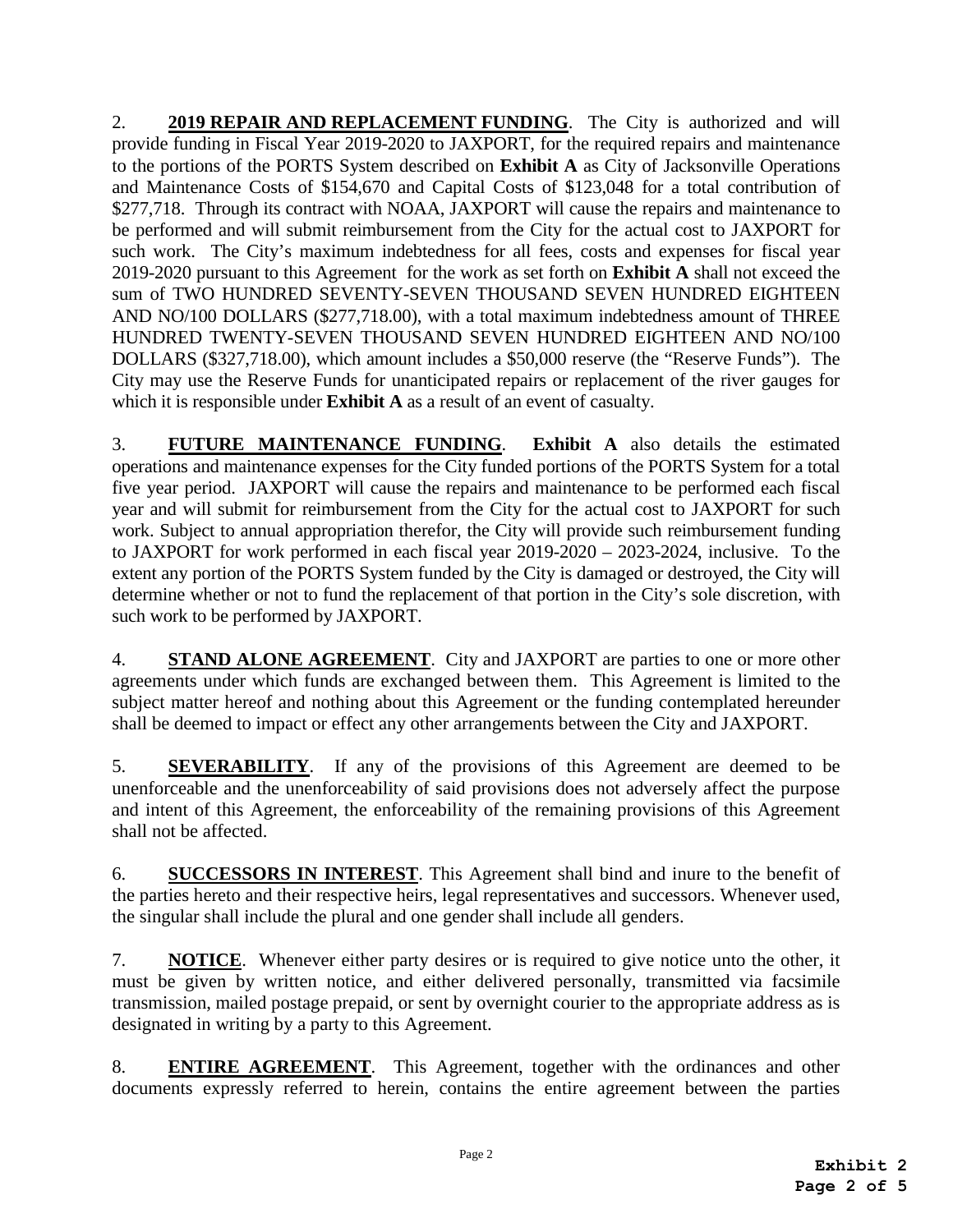pertaining to the subject matter set forth herein and supersedes all prior and contemporaneous agreements, representations and understandings of the parties. No supplement, modification or amendment to this Agreement shall be binding unless executed in writing by the parties.

9. **WAIVER**. Failure of either party to insist upon strict performance of any covenant or condition of this Agreement, or to exercise any right herein contained, shall not be construed as a waiver or relinquishment for the future of any such covenant, condition or right; but the same shall remain in full force and effect.

10. **FUTURE FUNDING**. This Agreement is limited to the terms expressly set forth herein and shall not construed to require the City to provide funding for the repair and maintenance of any portion of the PORTS System not set forth in **Exhibit A** attached hereto, nor does it bind the City to any future appropriation for same.

11. **COUNTERPARTS**. This Agreement may be executed in one or more counterparts, but all such counterparts, when duly executed, shall constitute one and the same Agreement. Delivery of an executed counterpart by electronic transmission shall have the same effect as delivery of an original ink counterpart.

12. **ADDENDUM**. Any addendum or exhibit attached hereto shall be deemed a part of this Agreement.

## **CITY OF JACKSONVILLE JACKSONVILLE PORT AUTHORITY**

 $\mathbf{B} \mathbf{y}$ :

Lenny Curry Eric B. Green Mayor Chief Executive Officer

Attest:

By:

James R. McCain, Jr. Corporation Secretary

Approved as to legal form for<br>City of Jacksonville only:<br>
JAXPORT only: City of Jacksonville only:

 $\overline{a}$ 

Office of General Counsel Office of General Counsel Chief Legal Counsel – JAXPORT

GC-#1315381-v5-2019-695\_Exhibit\_A\_-\_Amended\_Agreement\_for\_City\_PORTS\_Funding\_copy\_of\_edoc\_1315346.docx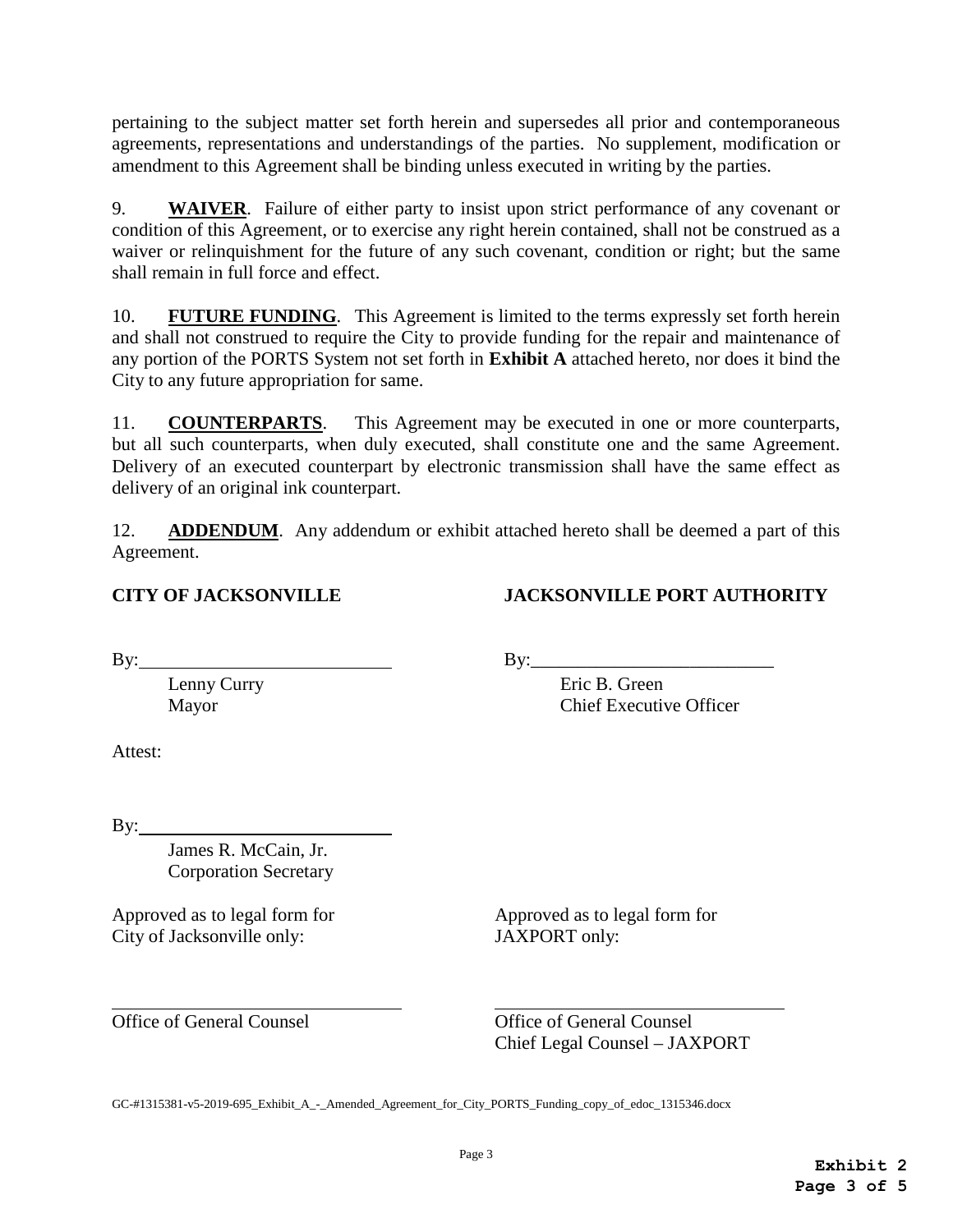Exhibit A